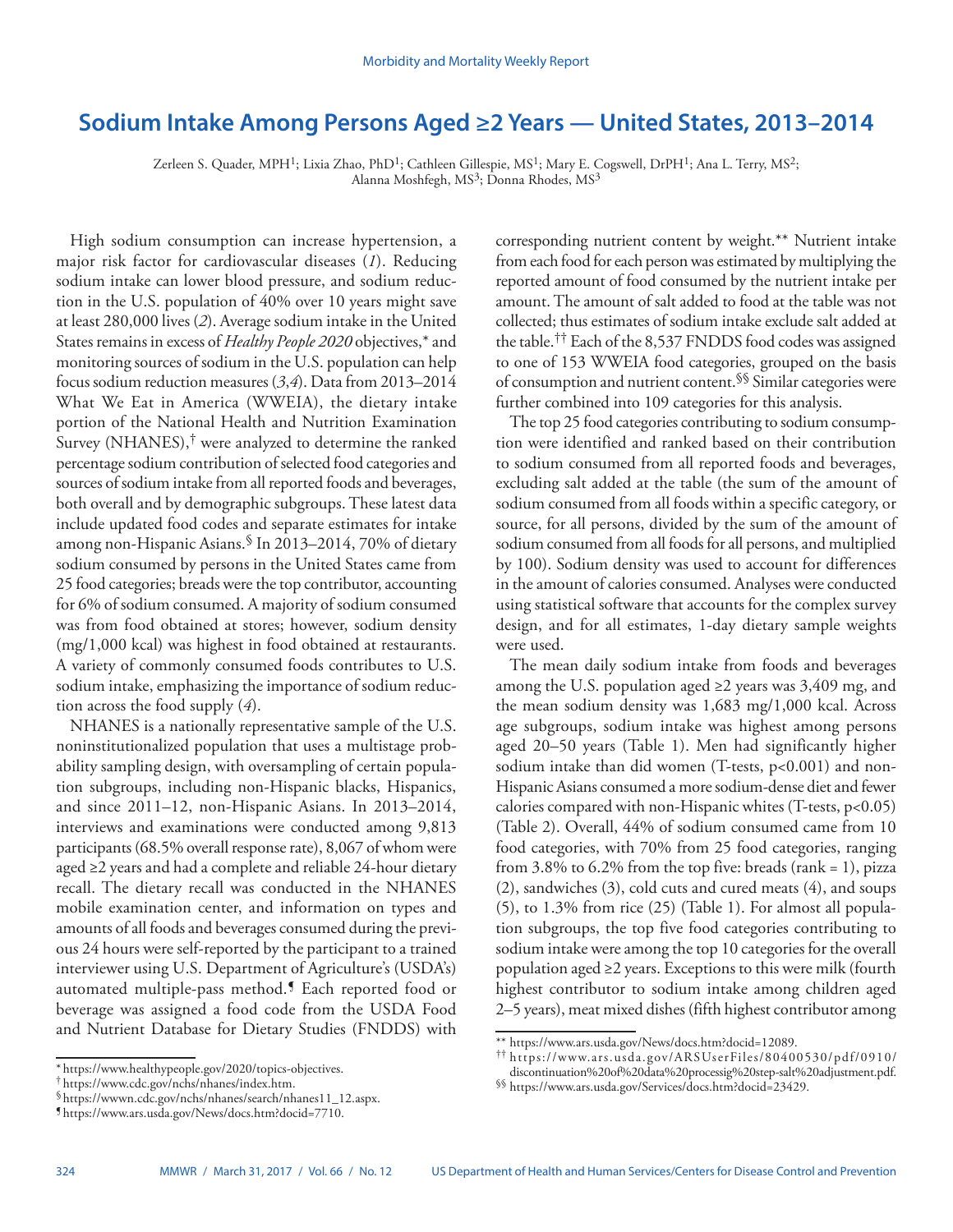**TABLE 1. Mean intakes of sodium and energy, mean sodium density, and ranked percentage sodium contribution of selected food categories\* among persons aged ≥2 years, by age groups — What We Eat in America (WWEIA), National Health and Nutrition Examination Survey, United States, 2013–2014**

|                                      |                                                     | Age group (yrs)             |          |         |          |           |           |           |           |           |
|--------------------------------------|-----------------------------------------------------|-----------------------------|----------|---------|----------|-----------|-----------|-----------|-----------|-----------|
| Characteristic                       |                                                     | $\geq$ 2                    | $2 - 19$ | $2 - 5$ | $6 - 11$ | $12 - 19$ | $\geq$ 20 | $20 - 50$ | $51 - 70$ | $\geq 71$ |
| Sample size                          |                                                     | 8,067                       | 3,020    | 677     | 1,047    | 1,296     | 5,047     | 2,733     | 1,645     | 669       |
| Mean sodium intake (mg) <sup>†</sup> |                                                     | 3,409                       | 3,033    | 2,248   | 2,992    | 3,411     | 3,529     | 3,754     | 3,343     | 2,928     |
|                                      | Mean energy intake (kcal) <sup>†</sup>              | 2,079                       | 1,885    | 1,480   | 1,921    | 2,038     | 2,141     | 2,271     | 2,042     | 1,773     |
|                                      | Mean sodium density (mg/1,000 kcal) <sup>†</sup>    | 1,683                       | 1,627    | 1,534   | 1,574    | 1,706     | 1,701     | 1,703     | 1,699     | 1,695     |
| Rank <sup>§</sup>                    | <b>WWEIA food category</b>                          | % contribution <sup>¶</sup> |          |         |          |           |           |           |           |           |
| $\mathbf{1}$                         | Yeast breads <sup>¶</sup>                           | 6.2                         | 5.7      | 6.3     | 5.7      | 5.5       | 6.4       | 5.5       | 7.6       | 8.1       |
| $\overline{2}$                       | Pizza                                               | 5.9                         | 8.3      | 5.7     | 9.8      | 8.0       | 5.3       | 7.1       | 2.9       | 1.6       |
| 3                                    | All single code sandwiches**                        | 5.7                         | 6.5      | 4.9     | 6.4      | 7.0       | 5.5       | 6.4       | 4.2       | 4.0       |
| $\overline{4}$                       | Cold cuts and cured meats                           | 5.4                         | 4.1      | 4.0     | 3.5      | 4.4       | 5.7       | 5.6       | 5.6       | 6.8       |
| 5                                    | Soups                                               | 3.8                         | 3.1      | 3.3     | 3.4      | 2.9       | 4.0       | 3.5       | 4.4       | 6.0       |
| 6                                    | <b>Burritos and tacos</b>                           | 3.8                         | 4.2      | 2.6     | 4.8      | 4.2       | 3.7       | 4.5       | 2.9       | 1.1       |
| 7                                    | All savory snacks <sup>††</sup>                     | 3.7                         | 5.2      | 7.9     | 4.9      | 4.6       | 3.3       | 3.2       | 3.5       | 2.6       |
| 8                                    | Chicken, whole pieces                               | 3.7                         | 3.0      | 2.2     | 2.6      | 3.4       | 3.9       | 4.1       | 3.7       | 2.5       |
| 9                                    | Cheese <sup>§§</sup>                                | 3.5                         | 3.7      | 4.1     | 3.7      | 3.6       | 3.4       | 3.4       | 3.6       | 2.8       |
| 10                                   | Eggs and omelets                                    | 2.6                         | 2.0      | 2.6     | 1.9      | 1.9       | 2.8       | 2.8       | 2.8       | 3.1       |
| 11                                   | Meat mixed dishes                                   | 2.5                         | 2.0      | 1.1     | 2.3      | 2.1       | 2.7       | 2.1       | 3.4       | 4.1       |
| 12                                   | Pasta mixed dishes, excludes macaroni<br>and cheese | 2.5                         | 2.7      | 2.9     | 2.5      | 2.7       | 2.4       | 2.3       | 2.7       | 2.4       |
| 13                                   | Bacon, frankfurters, sausages                       | 2.0                         | 2.2      | 4.5     | 1.7      | 1.8       | 2.0       | 1.7       | 2.4       | 2.0       |
| 14                                   | Tomato-based condiments                             | 1.8                         | 1.6      | 1.5     | 1.7      | 1.7       | 1.9       | 2.2       | 1.7       | 0.9       |
| 15                                   | Salad dressings and vegetable oils                  | 1.8                         | 1.4      | 0.7     | 1.1      | 1.8       | 2.0       | 1.9       | 2.0       | 2.3       |
| 16                                   | Other Mexican mixed dishes                          | 1.8                         | 2.4      | 3.3     | 2.6      | 2.0       | 1.6       | 2.1       | 1.1       | 0.8       |
| 17                                   | Poultry mixed dishes                                | 1.7                         | 1.1      | 0.7     | 0.9      | 1.3       | 1.8       | 1.6       | 2.4       | 1.7       |
| 18                                   | All plain milk                                      | 1.6                         | 2.9      | 4.9     | 2.9      | 2.3       | 1.3       | 1.1       | 1.3       | 2.2       |
| 19                                   | Fish                                                | 1.5                         | 0.6      | 1.4     | 0.5      | 0.5       | 1.8       | 1.5       | 2.3       | 1.8       |
| 20                                   | Mashed potatoes and white potato<br>mixtures        | 1.5                         | 1.3      | 0.6     | 0.7      | 1.9       | 1.6       | 1.3       | 1.8       | 2.8       |
| 21                                   | All ready-to-eat cereal                             | 1.5                         | 2.4      | 3.0     | 2.6      | 2.2       | 1.2       | 1.0       | 1.3       | 2.3       |
| 22                                   | French fries and other fried white<br>potatoes      | 1.4                         | 1.3      | 1.1     | 1.3      | 1.4       | 1.4       | 1.4       | 1.5       | 0.9       |
| 23                                   | Other vegetables and combinations                   | 1.4                         | 0.6      | 0.9     | 0.5      | 0.6       | 1.6       | 1.3       | 1.9       | 2.0       |
| 24                                   | Cakes and pies                                      | 1.4                         | 1.0      | 0.9     | 0.9      | 1.0       | 1.5       | 1.2       | 1.8       | 2.1       |
| 25                                   | Rice                                                | 1.3                         | 1.3      | 1.5     | 1.5      | 1.2       | 1.3       | 1.5       | 1.0       | 1.1       |
| 28 <sup>11</sup>                     | Cookies and brownies                                | 1.2                         | 1.4      | 2.0     | 1.7      | 1.1       | 1.1       | 1.0       | 1.2       | 1.9       |
| 29 <sup>11</sup>                     | Chicken patties, nuggets and tenders                | 1.2                         | 2.7      | 2.6     | 2.9      | 2.6       | 0.8       | 0.9       | 0.6       | 0.5       |
| 30 <sup>11</sup>                     | Stir-fry and soy-based sauce mixtures               | 1.1                         | 1.5      | 0.4     | 0.7      | $***$     | 1.0       | 1.1       | 0.9       | 0.7       |
| 35 <sup>11</sup>                     | Macaroni and cheese                                 | 1.0                         | 1.5      | 1.5     | 2.3      | 1.0       | 0.8       | 0.8       | 0.8       | 0.8       |
| 36 <sup>99</sup>                     | Pancakes, waffles, and French toast                 | 0.9                         | 1.9      | 1.7     | 2.6      | 1.6       | 0.6       | 0.6       | 0.7       | 0.5       |
| 5411                                 | All flavored milk                                   | 0.4                         | 1.2      | 1.5     | 1.8      | 0.7       | 0.2       | 0.3       | 0.1       | 0.1       |
|                                      | All other categories                                | 24.2                        | 19.2     | 17.7    | 17.6     | 20.7      | 25.4      | 25.0      | 26.0      | 27.5      |

\* The percentage (%) sodium consumed is defined as the sum of the amount of sodium consumed from each specific WWEIA food category for all participants in the designated group, divided by the sum of sodium consumed from all food categories for all participants in the designated group, multiplied by 100. All estimates use one 24-hour dietary recall, take into account the complex sampling design, and use the 1-day diet sample weights to account for nonresponse and weekend/ weekday recalls.

† All estimates use one 24-hour dietary recall, take into account the complex sampling design, and use the 1-day diet sample weights to account for nonresponse and weekend/weekday recalls.

§ Rank based on the percentage of sodium consumed for overall U.S. population aged ≥2 years. Columns of other age groups are ordered by the ranking for the overall U.S. population aged >2 years. WWEIA food categories available at<http://www.ars.usda.gov/Services/docs.htm?docid=23429>.<br>¶ Yeast breads, rolls, buns, bagels, and English muffins.

\*\* Sandwiches, identified by a single WWEIA food code, include burgers, frankfurter sandwiches, chicken/turkey sandwiches, egg/breakfast sandwiches, and other sandwiches.

†† Chips, popcorn, pretzels, snack mixes, and crackers.

§§ Natural and processed cheese.

¶¶ Food categories that are in the top 20 contributors to sodium within an age subgroup but not in the top 25 overall.

\*\*\* Estimates are statistically unreliable, relative standard error >30%.

adults aged ≥71 years), other Mexican mixed dishes (fifth highest contributor to sodium among Hispanics), and rice and soy-based condiments (second and fifth highest contributors to sodium, respectively, among Asians) (Table 1) (Table 2).

The majority of sodium consumed came from food obtained at stores (60.8%), followed by fast food/pizza restaurants (16.7%), restaurants with waitstaff (10.7%), and school cafeteria or child/adult care center (2% overall; 8.8% among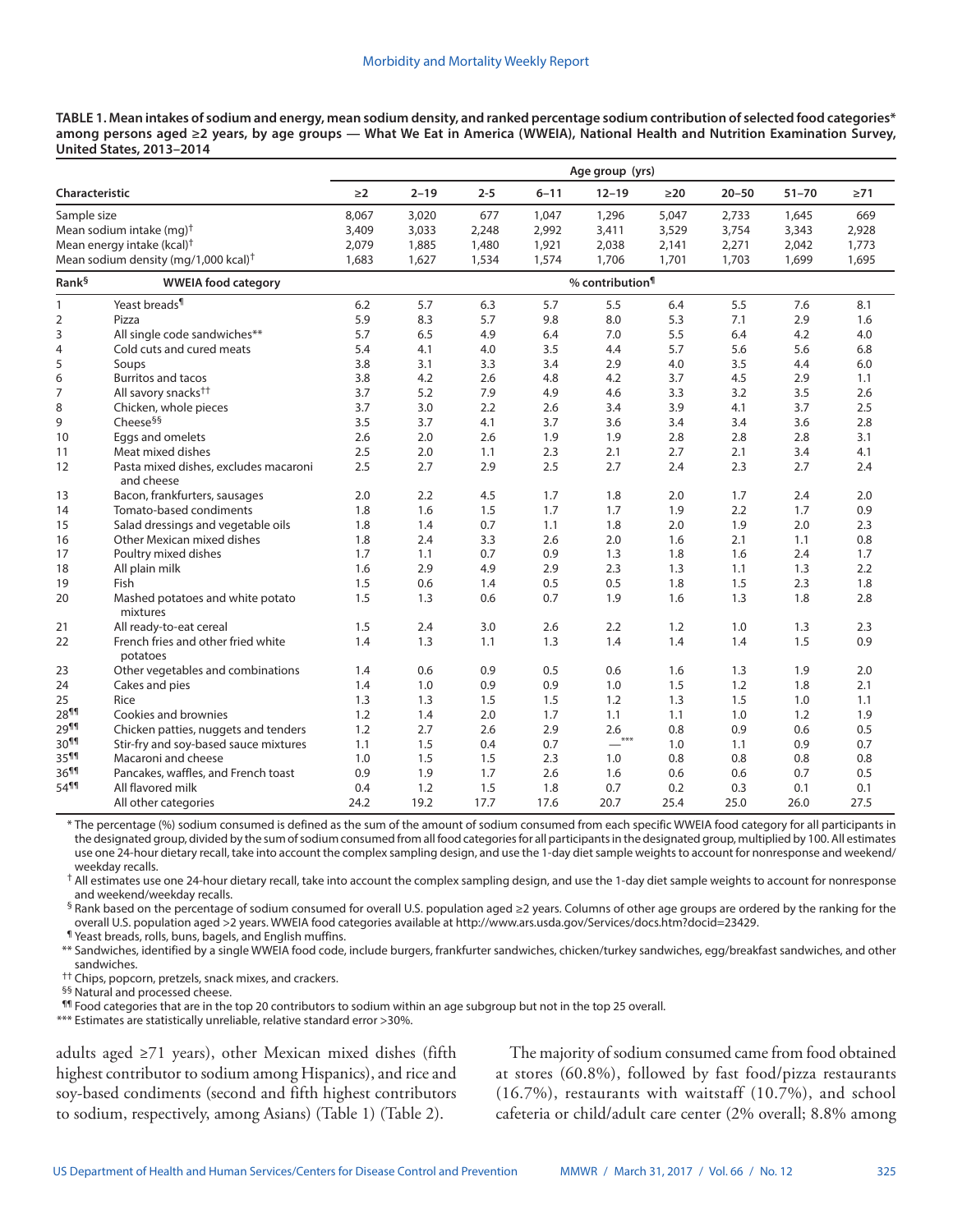**TABLE 2. Mean intakes of sodium and energy, mean sodium density, and ranked population percent proportion of sodium consumed\* among persons aged ≥2 years, by selected food categories, sex, and race/ethnicities — What We Eat In America (WWEIA), National Health and Nutrition Examination Survey, United States, 2013–2014**

|                                                  |                                                     |         | Sex                | Race/Ethnicity        |                       |                 |                       |  |
|--------------------------------------------------|-----------------------------------------------------|---------|--------------------|-----------------------|-----------------------|-----------------|-----------------------|--|
| Characteristic                                   |                                                     | Male    | Female             | Non-Hispanic<br>white | Non-Hispanic<br>black | <b>Hispanic</b> | Non-Hispanic<br>Asian |  |
| Sample size                                      |                                                     | 3,934   | 4,133              | 3,044                 | 1,762                 | 2,122           | 789                   |  |
|                                                  | Mean sodium intake (mg) <sup>+</sup>                | 3,915   | 2,920 <sup>6</sup> | 3,407                 | 3,381                 | 3,424           | 3,538                 |  |
| Mean energy intake (kcal) <sup>†</sup>           |                                                     | 2,382   | 1,786 <sup>§</sup> | 2,080                 | 2,133                 | 2,104           | 1,853 <sup>¶</sup>    |  |
| Mean sodium density (mg/1,000 kcal) <sup>+</sup> |                                                     | 1,681   | 1,685              | 1,681                 | 1,636                 | 1,659           | 1,946 <sup>1</sup>    |  |
| Rank**                                           | <b>WWEIA food category</b>                          |         |                    | % contribution        |                       |                 |                       |  |
| 1                                                | Yeast breads <sup>††</sup>                          | 6.3     | 6.2                | 6.9                   | 5.3                   | 4.7             | 5.7                   |  |
| $\overline{2}$                                   | Pizza                                               | 6.2     | 5.5                | 5.8                   | 6.8                   | 5.5             | 3.2                   |  |
| 3                                                | All single code sandwiches <sup>§§</sup>            | 6.0     | 5.4                | 5.3                   | 8.3                   | 6.4             | 2.5                   |  |
| $\overline{4}$                                   | Cold cuts and cured meats                           | 6.0     | 4.5                | 6.5                   | 3.6                   | 3.6             | 2.8                   |  |
| 5                                                | Soups                                               | 3.5     | 4.3                | 3.2                   | 2.6                   | 5.1             | 10.5                  |  |
| 6                                                | <b>Burritos and tacos</b>                           | 4.1     | 3.4                | 3.1                   | 1.8                   | 8.9             | 0.6                   |  |
| $\overline{7}$                                   | All savory snacks <sup>11</sup>                     | 3.3     | 4.2                | 3.9                   | 4.2                   | 2.8             | 1.9                   |  |
| 8                                                | Chicken, whole pieces                               | 4.0     | 3.2                | 3.2                   | 5.7                   | 4.0             | 3.8                   |  |
| 9                                                | Cheese***                                           | 3.4     | 3.5                | 3.9                   | 2.8                   | 2.9             | 1.5                   |  |
| 10                                               | Eggs and omelets                                    | 2.7     | 2.6                | 2.4                   | 2.7                   | 3.3             | 2.6                   |  |
| 11                                               | Meat mixed dishes                                   | 2.7     | 2.3                | 2.8                   | 2.9                   | 1.6             | 2.4                   |  |
| 12                                               | Pasta mixed dishes, excludes macaroni<br>and cheese | 2.7     | 2.3                | 2.7                   | 2.4                   | 1.7             | 1.9                   |  |
| 13                                               | Bacon, frankfurters, sausages                       | 2.1     | 1.9                | 2.1                   | 3.0                   | 1.3             | 1.2                   |  |
| 14                                               | Tomato-based condiments                             | 1.9     | 1.7                | 1.9                   | 1.7                   | 2.0             | 1.0                   |  |
| 15                                               | Salad dressings and vegetable oils                  | 1.5     | 2.3                | 2.0                   | 1.8                   | 1.5             | 1.0                   |  |
| 16                                               | Other Mexican mixed dishes                          | 1.7     | 1.9                | 1.3                   | 0.5                   | 4.8             | 0.4                   |  |
| 17                                               | Poultry mixed dishes                                | 1.6     | 1.7                | 1.9                   | 0.8                   | 1.3             | 2.0                   |  |
| 18                                               | All plain milk                                      | 1.8     | 1.5                | 1.8                   | 1.0                   | 1.6             | 1.4                   |  |
| 19                                               | Fish                                                | 1.5     | 1.5                | 1.4                   | 2.6                   | 1.0             | 2.2                   |  |
| 20                                               | Mashed potatoes and white potato<br>mixtures        | 1.6     | 1.5                | 1.9                   | 1.4                   | 0.9             | 0.5                   |  |
| 21                                               | All ready-to-eat cereal                             | 1.5     | 1.5                | 1.5                   | 1.4                   | 1.5             | 0.9                   |  |
| 22                                               | French fries and other fried white potatoes         | 1.4     | 1.3                | 1.4                   | 1.6                   | 1.2             | 1.0                   |  |
| 23                                               | Other vegetables and combinations                   | 1.2     | 1.6                | 1.5                   | 1.0                   | 0.8             | 3.0                   |  |
| 24                                               | Cakes and pies                                      | 1.1     | 1.7                | 1.3                   | 1.8                   | 1.2             | 1.2                   |  |
| 25                                               | Rice                                                | 1.2     | 1.4                | 0.6                   | 1.6                   | 1.6             | 7.9                   |  |
| $26^{+++}$                                       | Beef, excludes ground                               | 1.3     | 1.1                | 1.2                   | 1.1                   | 1.6             | 1.0                   |  |
| $27^{++}$                                        | Rice mixed dishes                                   | 1.1     | 1.3                | 0.9                   | 1.4                   | 2.1             | 1.2                   |  |
| 29+++                                            | Chicken patties, nuggets, and tenders               | 1.1     | 1.3                | 1.1                   | 1.7                   | 1.2             | $-$ §§§               |  |
| $30^{+++}$                                       | Stir-fry and soy-based sauce mixtures               | 1.1     | 1.1                | 1.1                   | $-$ §§§               | 1.2             | 2.7                   |  |
| $33^{+++}$                                       | Biscuits, muffins, and quick breads                 | 0.9     | 1.0                | 1.0                   | 1.7                   | 0.5             | $-$ §§§               |  |
| $37^{++1}$                                       | Beans, peas, and legumes                            | 0.9     | 0.9                | 0.6                   | 1.0                   | 2.1             | 0.9                   |  |
| $41^{++}$                                        | Fried rice and lo/chow mein                         | 0.7     | 0.8                | 0.7                   | 0.7                   | 0.5             | 2.4                   |  |
| $43^{++}$                                        | Soy-based condiments                                | $-$ §§§ | 0.6                | $-$ §§§               | $-$ §§§               | 0.5             | 3.4                   |  |
| 46 <sup>+++</sup>                                | <b>Tortillas</b>                                    | 0.6     | 0.5                | 0.3                   | 0.0                   | 1.9             | 0.4                   |  |
| 55 + + +                                         | Egg rolls, dumplings, and sushi                     | 0.4     | 0.4                | 0.4                   | 0.1                   | $-$ §§§         | 1.5                   |  |
|                                                  | All other categories                                | 20.3    | 22.1               | 21.9                  | 22.1                  | 16.9            | 21.9                  |  |

\* The percentage (%) sodium consumed is defined as the sum of the amount of sodium consumed from each specific WWEIA food category for all participants in the designated group, divided by the sum of sodium consumed from all food categories for all participants in the designated group multiplied by 100. All estimates use one 24-hour dietary recall, take into account the complex sampling design, and use the 1-day diet sample weights to account for nonresponse and weekend/ weekday recalls.

† All estimates use one 24-hour dietary recall, take into account the complex sampling design, and use the 1-day diet sample weights to account for nonresponse and weekend/weekday recalls.

§ Statistically significant difference (p<0.001) in mean sodium and energy intakes compared with males.

¶ Statistically significant difference (p<0.001) compared with non-Hispanic whites.

\*\* Rank based on percentage of sodium consumed for overall U.S. population aged ≥2 years. Columns of other sex and race/ethnic groups are ordered by this ranking. WWEIA food categories available at <http://www.ars.usda.gov/Services/docs.htm?docid=23429>. †† Yeast breads, rolls, buns, bagels, and English muffins.

§§ Sandwiches identified by a single WWEIA food code, includes burgers, frankfurter sandwiches, chicken/turkey sandwiches, egg/ breakfast sandwiches, and other sandwiches.

¶¶ Chips, popcorn, pretzels, snack mixes, and crackers.

\*\*\* Natural and processed cheese.

††† Food categories that are in the top 20 contributors to sodium within an age subgroup but not in the top 25 overall.

§§§ Estimates are statistically unreliable, relative standard error >30%.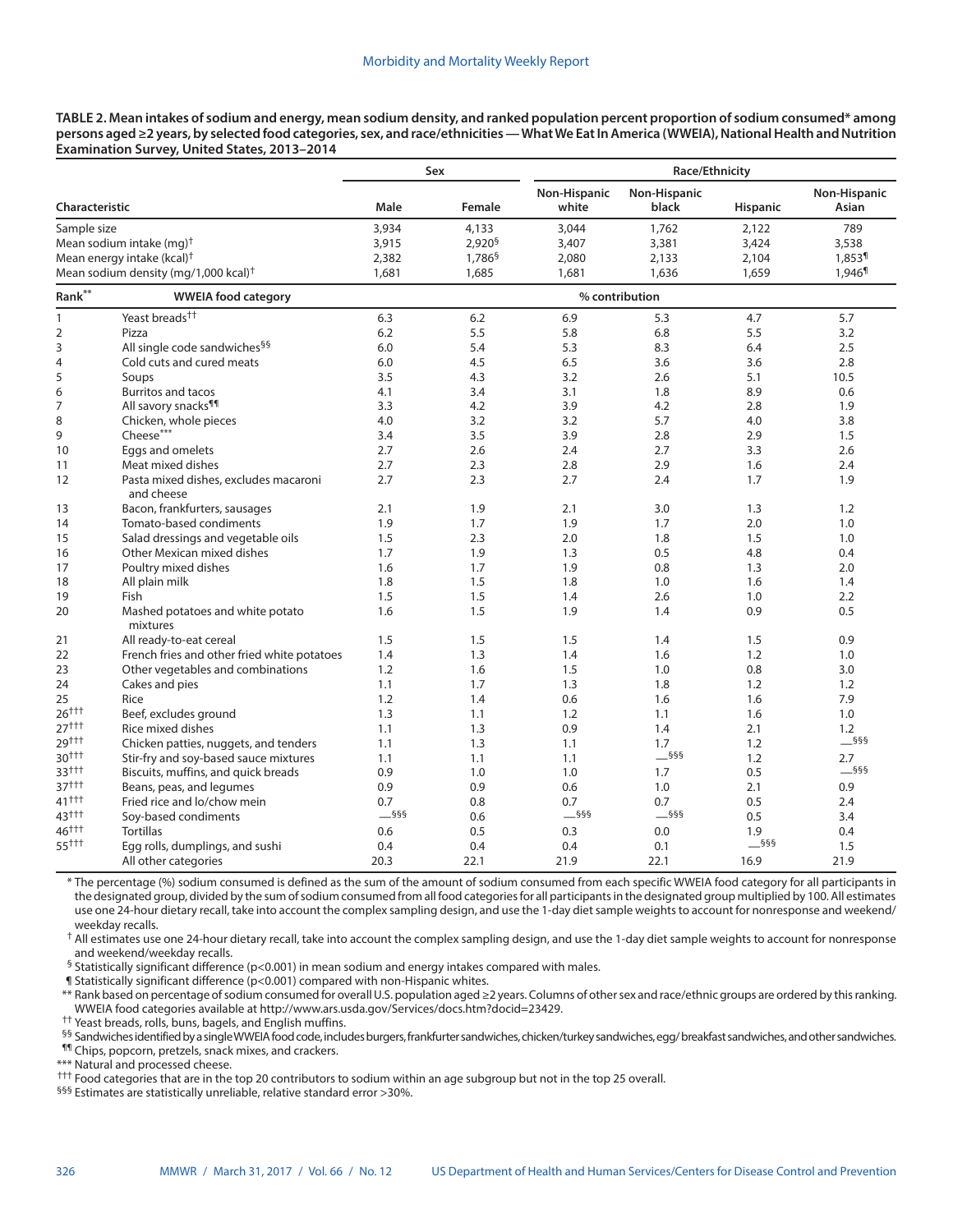|                                     | Food source category <sup>§</sup> |                                           |                                           |                                                 |               |  |  |  |  |
|-------------------------------------|-----------------------------------|-------------------------------------------|-------------------------------------------|-------------------------------------------------|---------------|--|--|--|--|
| <b>Population groups</b>            | <b>Store</b>                      | <b>Restaurant with fast</b><br>food/pizza | <b>Restaurant with</b><br>waiter/waitress | Cafeteria at school/<br>child/adult care center | Other         |  |  |  |  |
| <b>Total</b>                        |                                   |                                           |                                           |                                                 |               |  |  |  |  |
| % Contribution (SE)                 | 60.8(0.6)                         | 16.7(0.5)                                 | 10.7(0.6)                                 | 2.0(0.1)                                        | 9.8(0.6)      |  |  |  |  |
| Sodium density (mg/1,000 kcal) (SE) | 1,557 (25.6)                      | 1,855 (29.1)                              | 2.119(32.6)                               | 1,676 (38.0)                                    | 1,962 (71.0)  |  |  |  |  |
| Children, aged 2-19 years           |                                   |                                           |                                           |                                                 |               |  |  |  |  |
| % Contribution (SE)                 | 60.9(0.6)                         | 16.7(0.9)                                 | 5.4(0.7)                                  | 8.8(0.7)                                        | 8.1(0.6)      |  |  |  |  |
| Sodium density (mg/1,000 kcal) (SE) | 1,527 (21.5)                      | 1,801 (35.5)                              | 1,972 (59.7)                              | 1,646 (34.6)                                    | 1,543 (104.1) |  |  |  |  |
| Adults, aged ≥20 years              |                                   |                                           |                                           |                                                 |               |  |  |  |  |
| % Contribution (SE)                 | 60.7(0.8)                         | 16.7(0.5)                                 | 12.1(0.7)                                 |                                                 | 10.2(0.6)     |  |  |  |  |
| Sodium density (mg/1,000 kcal) (SE) | 1,566 (34.6)                      | 1,871 (32.2)                              | 2.143(38.0)                               | 2,179 (366.5)                                   | 2.074(82.7)   |  |  |  |  |

**TABLE 3. Percentage of sodium consumed\* and mean sodium density,† among persons aged ≥2 years, by food source category and age group — What We Eat in America (WWEIA), National Health and Nutrition Examination Survey, United States, 2013–2014**

**Abbreviation:** SE = standard error.

\* The percentage (%) of sodium consumed is defined as the sum of the amount of sodium consumed from each specific food source category for all participants in the designated group, divided by the sum of sodium consumed from all food source categories for all participants in the designated group multiplied by 100. All estimates use one 24-hour dietary recall, take into account the complex sampling design, and use the 1-day diet sample weights to account for nonresponse and weekend/weekday recalls. Standard errors of the estimates are in parentheses.

† A measure that accounts for differences in the amount of calories consumed from foods obtained from each source, defined as mg of sodium per 1,000 kcal.

§ Food source categories were analyzed from responses to the question, "Where did you get this (most of the ingredients for this) [food name]?" "Cafeteria at school" and "child care center" were combined in one category. Sources other than those shown were combined under "other" and included "from someone else/gift", and 19 other sources (e.g., vending machine), including "missing," "do not know," and "other/specify".

¶ Estimates are statistically unreliable, relative standard error >30%.

children aged 2–19 years). The remaining sodium (9.8%) was consumed from other listed sources. Among the total population and among children, food obtained from restaurants with waitstaff were the most sodium-dense, whereas among adults, food obtained from cafeterias/care centers were as sodiumdense as those from restaurants (Table 3).

# **Discussion**

This analysis found that approximately 70% of sodium consumed by the U.S. population aged  $\geq$  2 years came from 25 food categories, with 44% from the top 10 categories alone, and provides the most current data on sources of U.S. sodium intake. These results are consistent with previous reports that found that store-bought and restaurant foods are the main contributors to sodium in the diets of persons in the United States, emphasizing the importance of monitoring sodium content of these foods (*5*,*6*). Average U.S. daily sodium intake continues to exceed the *Healthy People 2020* objective of 2,300 mg (*3*).

Since 2007–2008, a majority of the major food categories contributing to population sodium intake have not changed, with the exception of burritos and tacos, which were previously not ranked in the top 10, but were the sixth highest contributor in 2013–2014 (*5*). This might be attributable in part to an actual increase in consumption of these foods, but more likely represents a difference in collection and coding methodology that capture Mexican mixed dishes as a single food code.<sup>11</sup>

In addition, rankings for some food categories differed among racial/ethnic groups. Among Hispanics, burritos and tacos contributed 8.9% of sodium intake, compared with 3.8% among the general population. Most notably, among non-Hispanic Asians, the top two sources of sodium were soups and rice, contributing much more dietary sodium than among other racial/ethnic groups. However, FNDDS food codes for rice include sodium from salt added in cooking; this might partially explain the high contribution to sodium, since rice without salt added is naturally low in sodium. Asian-Americans are the fastest growing racial/ethnic group in the United States; as a group, their diets and cardiovascular health and risk factors might differ from those of other racial/ethnic populations in the United States, although data on this subject are limited (*7*,*8*). The racial/ethnic differences in food types contributing to sodium intake suggest the importance of sodium reduction across the food supply, rather than in just a few categories, to reflect diversity in food choices.

While the majority of sodium was obtained from food purchased at stores, 27% of sodium consumed came from food obtained at restaurants, and restaurant food contributed more sodium per calorie than did food obtained from stores, which supports the need to monitor and reduce sodium levels in food across these venues (*4*,*5*).

The findings in this report are subject to at least five limitations. First, dietary data are self-reported and therefore subject to recall bias and underreporting; however, USDA's automated multiple-pass method is a valid measure of population level sodium intake (*9*). Second, the results of this analysis are not generalizable to institutionalized populations. Third, the ranking of food categories by their contribution to sodium intake is influenced by methods of categorizing and defining specific

<sup>¶¶</sup> [https://www.ars.usda.gov/Services/docs.htm?docid=12068.](https://www.healthypeople.gov/2020/topics-objectives)